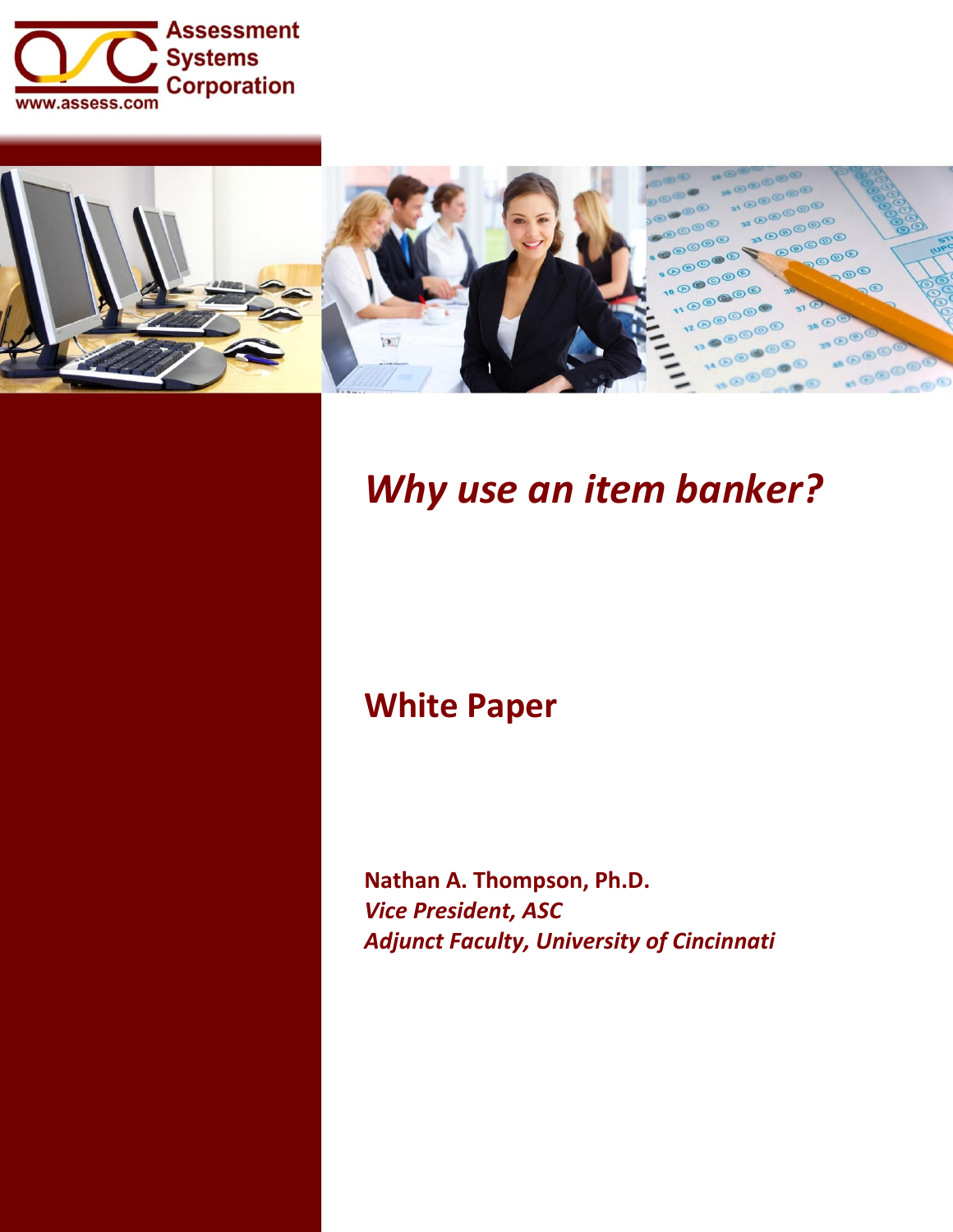# **Contact Information**

Assessment Systems Corporation 2233 University Avenue, Suite 200 St. Paul, Minnesota 55114 *Voice:* (651) 647-9220 *Fax:* (651) 647-0412 *E-Mail:* [solutions@assess.com](mailto:solutions@assess.com) www.assess.com

Copyright 2010, Assessment Systems Corporation

### **Table of Contents**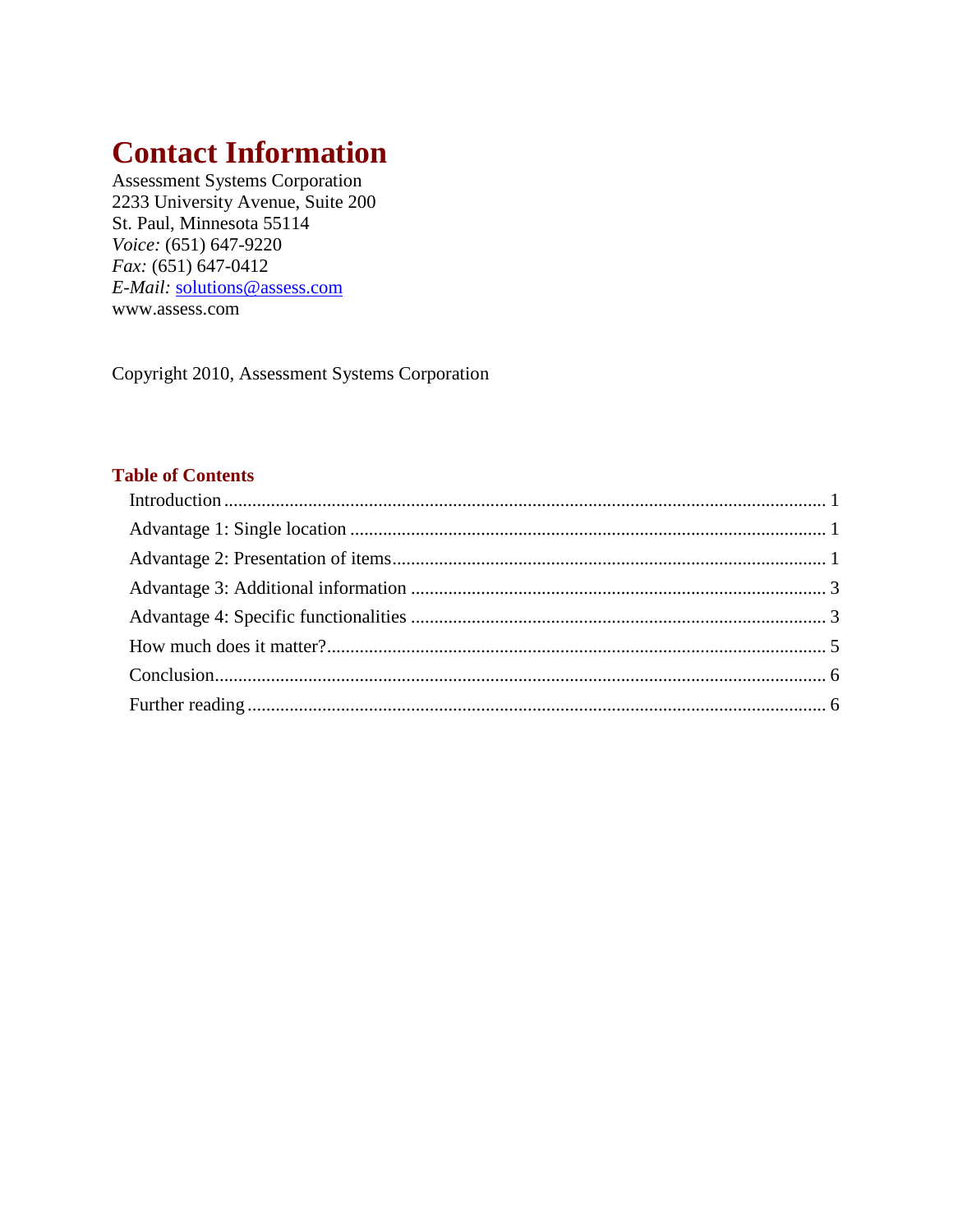## <span id="page-2-0"></span>**Introduction**

An *item banker* is a software program specifically designed to serve as a database for test items and accompanying information, as well as provide functionality for the development of tests. While it is possible to utilize spreadsheets and word processing documents for these purposes, it is quite inefficient. The cost of an item banking system will easily be offset by the decreased costs caused by a reduction in time spent on manual processes as well as the greater quality of the published tests.

The greater efficiency of item bankers for item bank management and test development is due to several distinct advantages:

- 1. All information is in one place, rather than spread across a large number of documents and spreadsheets;
- 2. The items are better presented than in a spreadsheet, so that an item appears as it would appear in a test, not in columns as in a spreadsheet;
- 3. A wide array of additional information is stored, including statistics, keywords, comments, and revision history;
- 4. Substantial functionalities are provided that are specifically designed for test development.

Advantages 1-3 are more for convenience. Advantage 4, on the other hand, is a necessity for professional-level test development.

This concept, of course is nothing new and not limited to the test development world. Businesses use specialized accounting software and associations use specialized member database software. Just as it does not make sense for an association to try to manage hundreds or thousands of members with a spreadsheet, it does not make sense for a testing program to do the same with a bank of items.

# <span id="page-2-1"></span>**Advantage 1: Single location**

The most immediate and obvious advantage of item bankers is that all important information is in one place. If a testing program designs test forms in word processing documents and stores statistics in spreadsheets, if several test forms are used per year the number of files to manage becomes quite unwieldy. It can be extremely difficult to find something if you do not know exactly where it is.

However, item bankers are not omniscient; there will always be some information that they cannot hold, because there is just too much information surrounding an item. For example, item bankers will typically not have a spot for item response theory (IRT) fit statistics or item parameter standard errors. Nevertheless, item bankers are still far more centralized than separate files for everything.

#### <span id="page-2-2"></span>**Advantage 2: Presentation of items**

Some testing programs will keep item texts in a spreadsheet or perhaps in a database program where the interface appears as a spreadsheet. Doing so prohibits the test developer from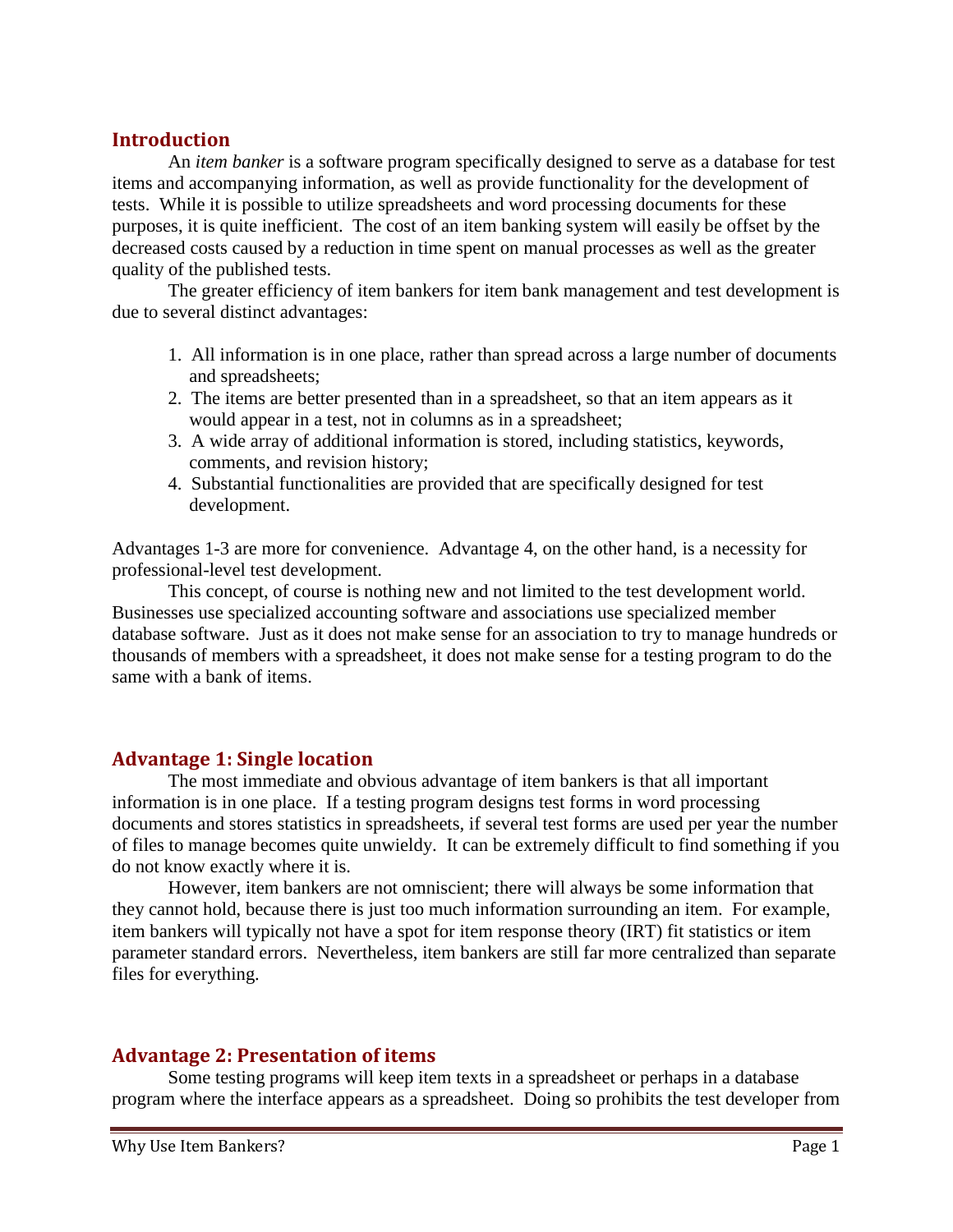being able to view an item as a user would see it on a test. The stem of an item typically involves at least a few words, and in some cases many words, and a spreadsheet column would have to be 10 inches wide just to see all the words – which would of course be wrapped when printed on paper for test administration, with multiple-choice options listed immediately below the stem.

Take the following item for example.

1. How many nouns are in the following sentence? "A dog chased the cat across the yard, while the man continued to rake leaves."

A. 3 B. 4 C. 5 D. 6

In a spreadsheet, this item would appear in a format that is unreadable, as below.

#### *Figure 1: Item in a spreadsheet*

| Item | Stem             | Option A   Option B   Option C   Option D   Difficulty |  | Rebis |
|------|------------------|--------------------------------------------------------|--|-------|
|      | 1 How many nouns |                                                        |  |       |

On the other hand, the following screenshot demonstrates how that item appears in Assessment Systems Corporation's (ASC) item banker, FastTEST 2.0.

*Figure 2: Item in FastTEST 2.0*

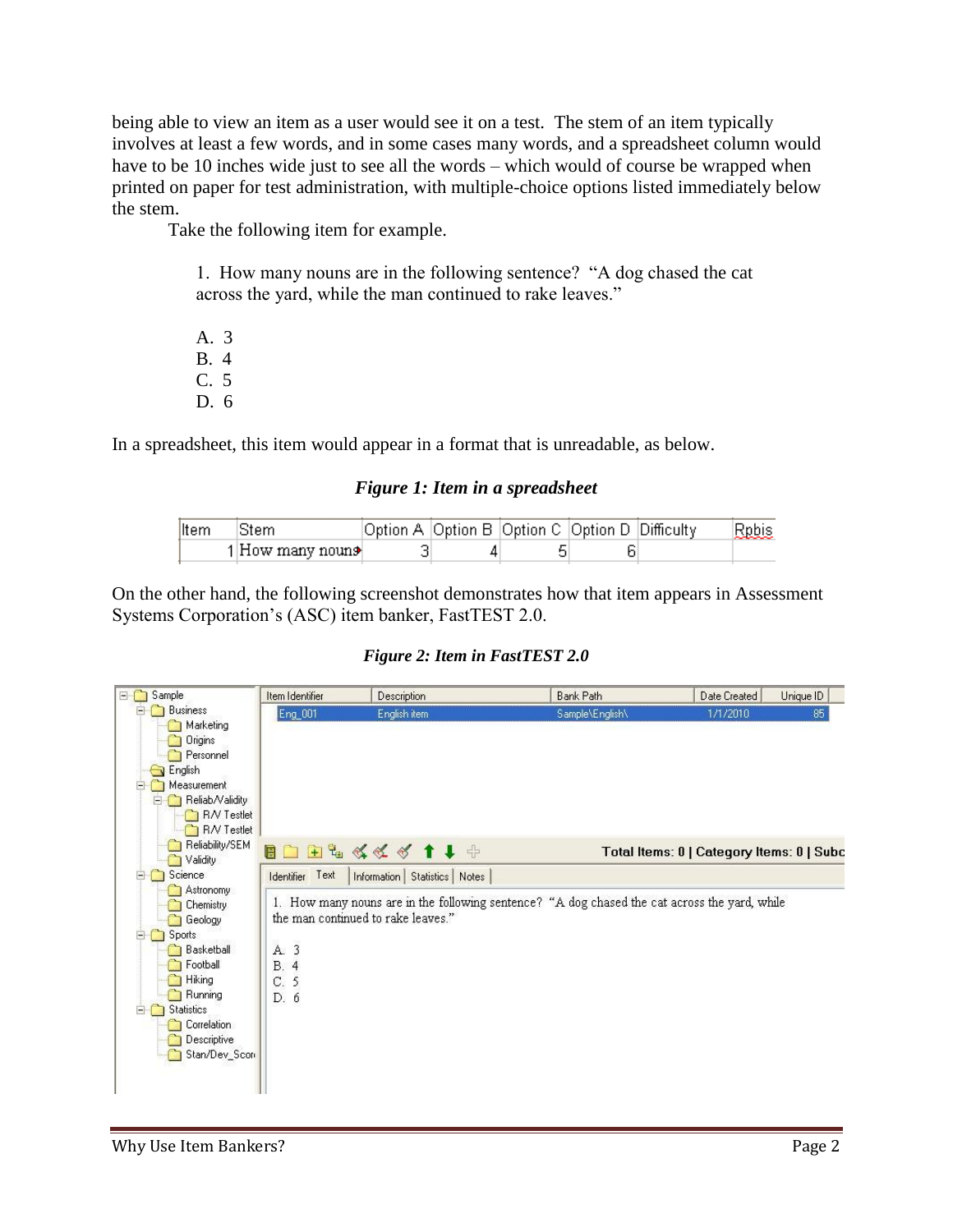# **Advantage 3: Additional information**

<span id="page-4-0"></span>Item bankers hold far more information than a word processing document. Moreover, the fields in an item banker provide guidance as to what exactly is the important information to record, for those not familiar with test development and psychometrics. The following screenshot shows one of the four tabs in FastTEST 2.0 that is dedicated to storing information about the item in addition to its text.

| Author:<br>Source:                               |                                                                                                          |  |  |  |  |
|--------------------------------------------------|----------------------------------------------------------------------------------------------------------|--|--|--|--|
| 1/1/2010<br>Date Created:                        |                                                                                                          |  |  |  |  |
| Item Response<br><b>6</b> Multiple Choice        | $\overline{\mathbf{v}}$ Score this item                                                                  |  |  |  |  |
| Multiple Response<br>True/False<br>Free Response | Answers:<br>Number of Answers: 2<br>Keyed/Correct Answer:                                                |  |  |  |  |
| Instructional<br>Survey                          | .<br><b>6</b> Numeric<br>5 6 7 8 9<br>2 <sub>3</sub><br>$\overline{4}$<br>Alphabetic<br><b>ABCDEFGHI</b> |  |  |  |  |

*Figure 3: Item information tab in FastTEST 2.0*

Moreover, while it is possible to store large amounts of information in a spreadsheet, a spreadsheet is not able to actually *use* any of the information. Item bankers are designed with the knowledge of why certain pieces of information are important, and how to use them for their intended purpose. This leads to Advantage 4.

#### <span id="page-4-1"></span>**Advantage 4: Specific functionalities**

As previously discussed, the first three advantages are quite straightforward and designed simply to make test development work more convenient and efficient. But these three do not take test development to a higher level of sophistication and professionalism. Item bankers do this by providing functionalities that are specifically designed for the test development process, some of which would be impossible to do with a word processing document and spreadsheet.

The most important functionality is the application of the relational database paradigm for test form construction. Every time a new test form is assembled, it is done by recording the list of items rather than the items themselves. On the other hand, with word processing documents, every new form means a new document containing all the items.

Besides being much more efficient with regards to file size and disk space, this makes it easier to use items more than once. Moreover, the item banker will track which items a test is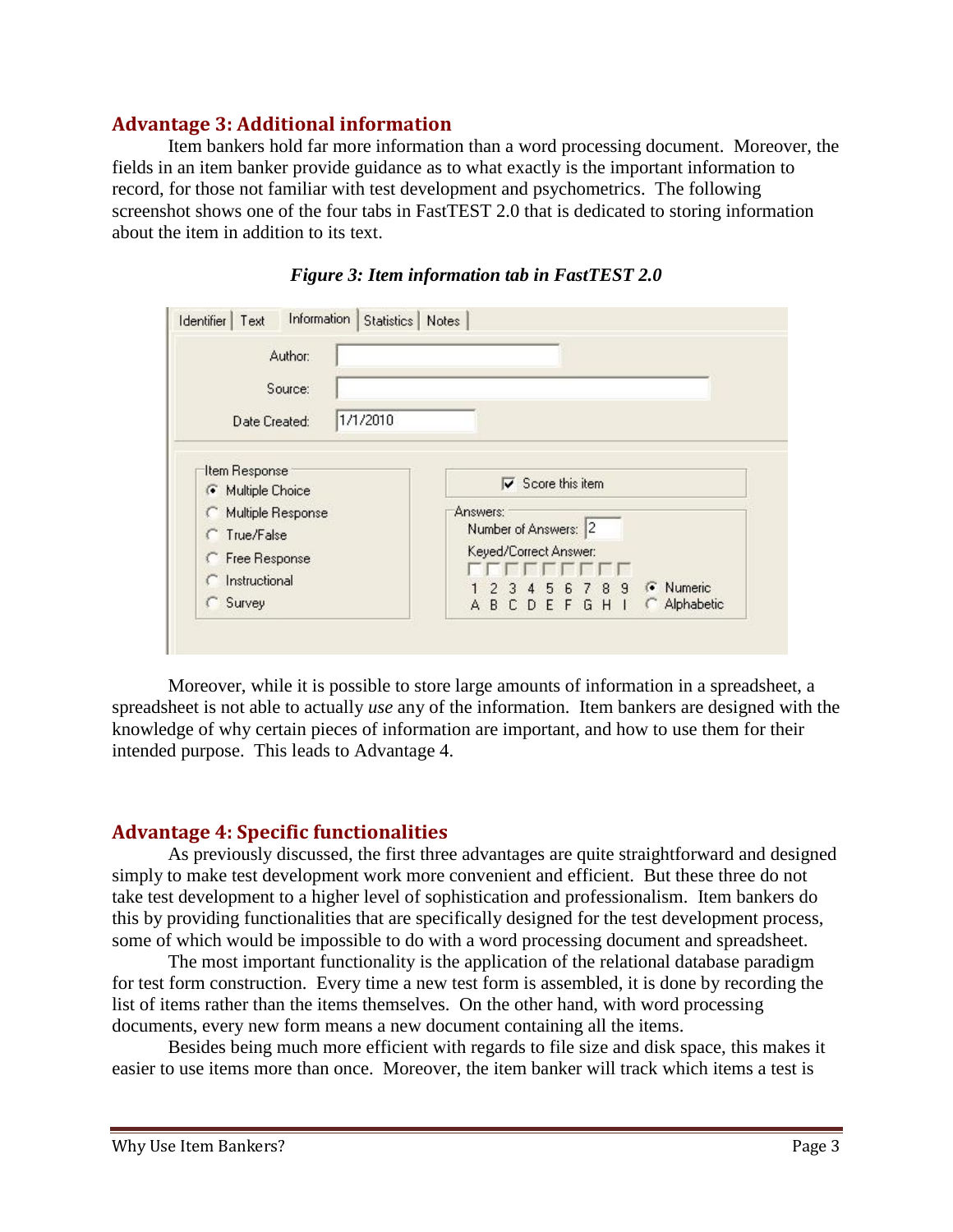on, so that when you view the item, you will be presented with a list of all the tests in which it appears.

Item bankers make it easier to track modifications that are made to items over time. Some item bankers directly record each modification that is made to an item, and by whom. Some explicitly have version control. FastTEST Web does both of these. FastTEST 2.0 does not do so explicitly, but there are several ways to record this information, most importantly the use of the "Notes" field, which is an open area to record any information about an item that does not have an designated field already available.

An item banker makes it easier manage, categorize, sort, and search for your items. This is because item bankers provide functionality for this. FastTEST 2.0 utilizes a folder system similar to computer operating systems; you can see this on the left side of Figure 2. The user can create any folder structure they wish to categorize their items. Furthermore, this structure can be dynamically searched in concert with the various pieces of information associated for each item, as seen in Figure 4. If you are building a test and know that you need a Science item on the topic of Chemistry, with an IRT difficulty greater than 1.0 and IRT discrimination greater than 0.7, you can search directly for all items that meet these requirements.

|                                                              | C All Items Within Selected Folders<br>✔<br><b>OK</b>     |          |           |     |           |           |
|--------------------------------------------------------------|-----------------------------------------------------------|----------|-----------|-----|-----------|-----------|
| <b>V</b> Entire Workspace                                    | Item With the Following Unique ID:                        | X Cancel |           |     |           |           |
| Sample<br><b>Business</b><br>Marketing                       | <b>Items Matching the Following Criteria:</b><br>$\sigma$ |          |           |     |           |           |
| Origins<br>Personnel                                         | Item Identifier:                                          |          |           |     |           |           |
| English<br>Measurement                                       | Keywords:                                                 |          |           |     |           |           |
| Reliab/Validity<br>R/V Testlet 1<br>R/V Testlet 2            | Description:                                              |          |           |     |           |           |
| Reliability/SEM<br>Validity                                  | Author:                                                   |          |           |     |           |           |
| Science<br>Astronomy                                         | Source:                                                   |          |           |     |           |           |
| Chemistry<br>Geology                                         | Date Created between:                                     |          | 1/ 1/2010 | and | 1/ 1/2010 | inclusive |
| <b>Sports</b><br>Basketball                                  | Item-Total Correlations between:                          |          | 0.00      | and | 0.00      | inclusive |
| Football<br>Hiking                                           | P-Value between:                                          |          | 0.00      | and | 0.00      | inclusive |
| Running<br><b>Statistics</b><br>Correlation                  | IRT a parameter (discrimination) between:                 |          | 0.00      | and | 0.00      | inclusive |
| Descriptive<br>Stan/Dev_Scores                               | IRT b parameter (difficulty) between:                     |          | 0.00      | and | 0.00      | inclusive |
|                                                              | IRT c parameter (guessing) between:                       |          | 0.00      | and | 0.00      | inclusive |
|                                                              | Max item info falls between theta of:                     |          | 0.00      | and | 0.00      | inclusive |
|                                                              | Maximum item information values between: [                |          | 0.00      | and | 0.00      | inclusive |
| $\rightarrow$<br>$\left\langle \right\rangle$<br><b>IIII</b> | User 1 between:                                           |          | 0.00      | and | 0.00      | inclusive |

*Figure 4: Item search screen in FastTEST 2.0*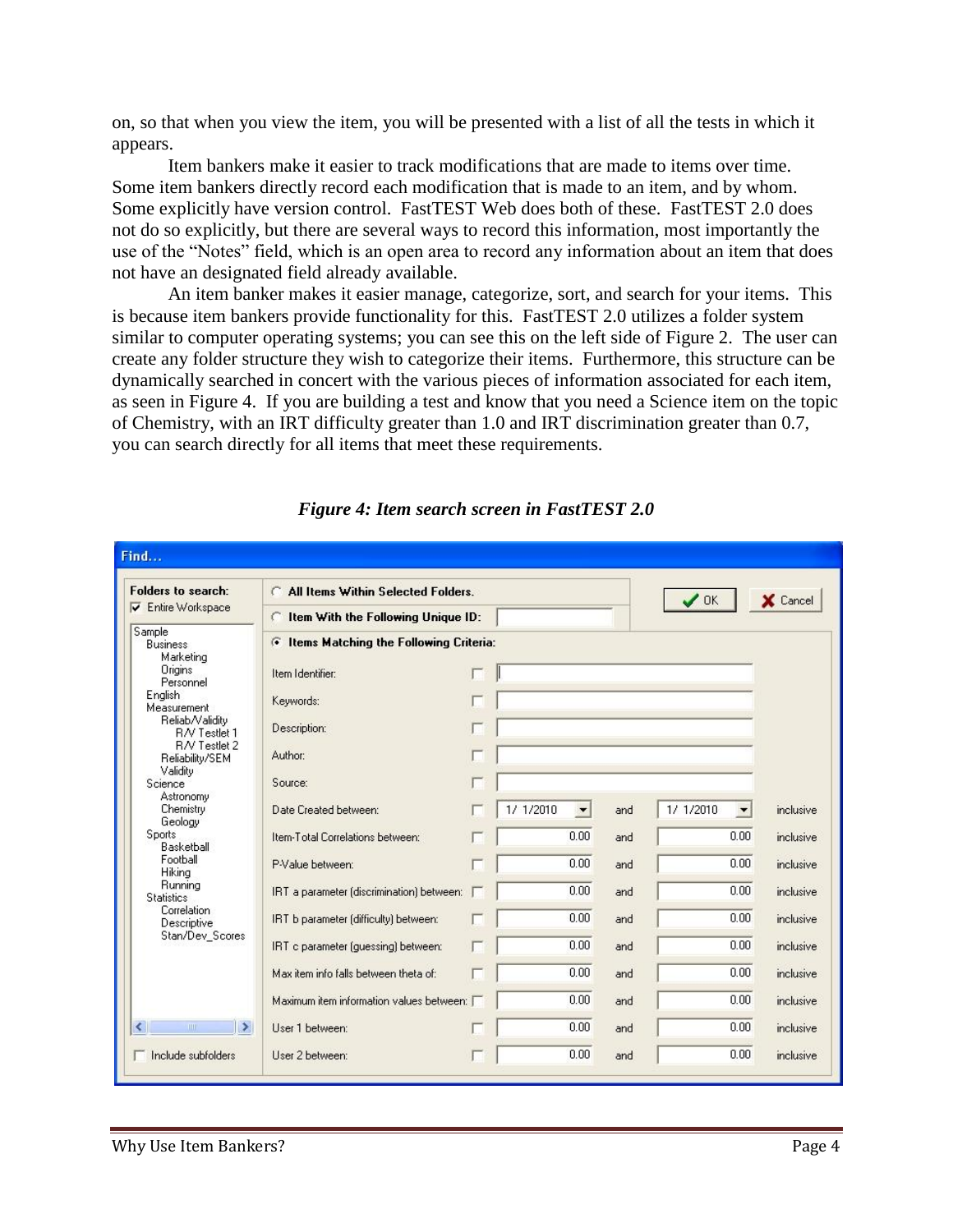Good item bankers provide sophisticated psychometric information for the user to evaluate the psychometric characteristics of an item or test form. For example, FastTEST 2.0 provides graphics of the item information function and item response function for each item, and frequency distributions of classical statistics as well as the test information function and test response function from IRT for each test. Such information is essential in developing tests with high psychometric quality, and is impossible with documents and spreadsheets except with substantial custom programming. An example of this is shown in Figure 5.



*Figure 5: Item information function in FastTEST 2.0*

Finally, item bankers make it easy to use your final product – a test form – once it has been finalized. The form can be printed immediately in a format for paper-and-pencil delivery, or exported for delivery via a third-party vendor. The FastTEST Professional Testing System, a massive extension of FastTEST 2.0, allows you to publish your own computerized tests for deliver in your own secure testing labs. FastTEST Web allows you to do the same for web-delivered exams.

#### <span id="page-6-0"></span>**How much does it matter?**

Consider the amount of manual labor saved by the use of an item banker. With a single test form, this could easily reach 25 hours. If employees working on the project are paid an average of \$20 per hour, this amounts to \$500 in savings. Item bankers can range from less than \$100 to tens of thousands of dollars for behemoths that include additional pieces like examinee management, but ASC's FastTEST 2.0 is \$499 for Academic/Government users. This means that use of a specialized item banking program for a single test form could pay for itself.